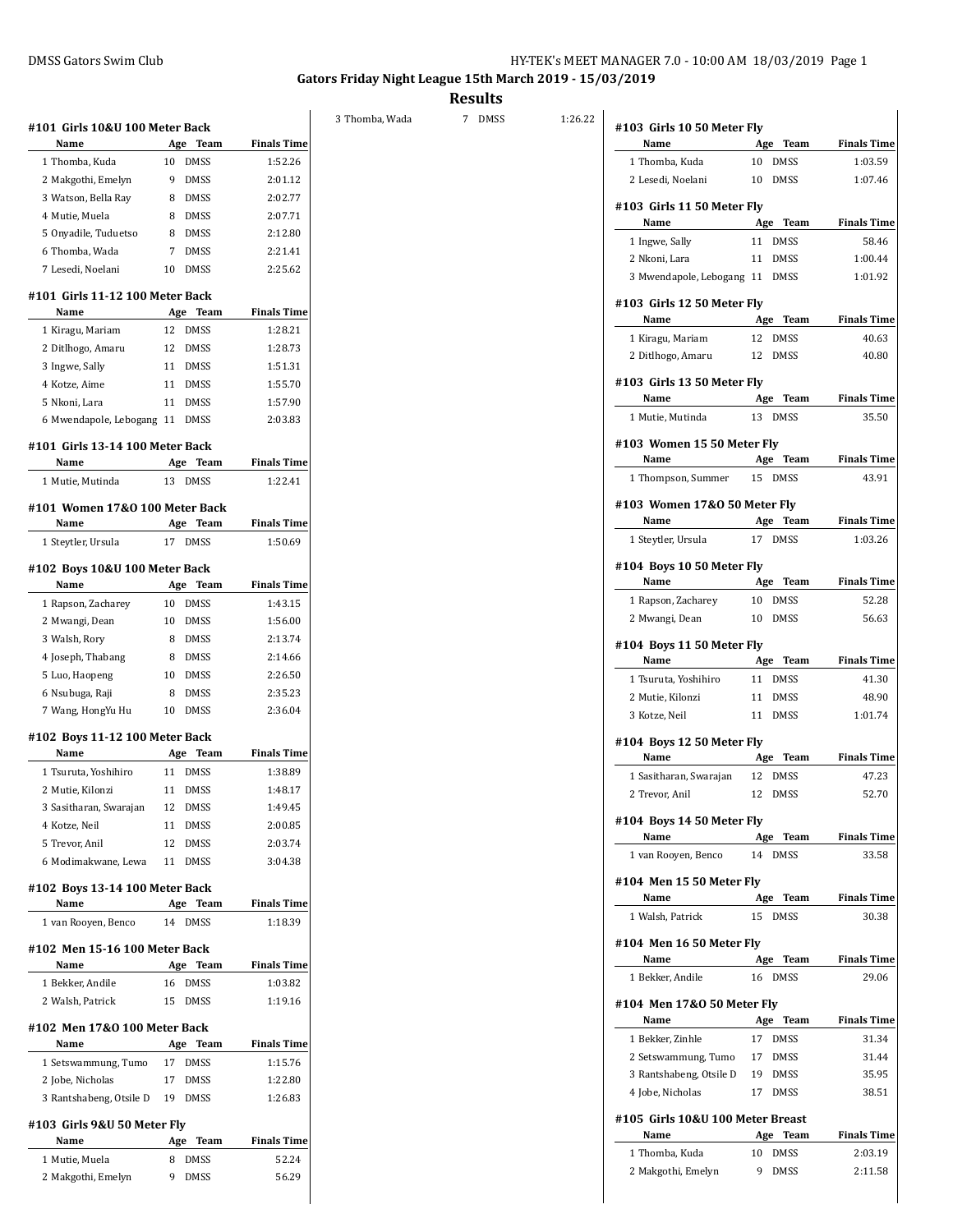**Gators Friday Night League 15th March 2019 - 15/03/2019**

|                                           |                     |                               |                      | <b>Results</b> |         |                                     |                   |                             |
|-------------------------------------------|---------------------|-------------------------------|----------------------|----------------|---------|-------------------------------------|-------------------|-----------------------------|
| 3 Mutie, Muela                            | DMSS<br>8           | 2:14.66                       | 12 Onyadile, Boipelo | 8 DMSS         | 1:12.07 | (#107 Girls 9&U 50 Meter Back)      |                   |                             |
| 4 Watson, Bella Ray                       | DMSS<br>8           | 2:22.39                       |                      |                |         | 13 Lesedi, Leilani                  | 7 DMSS            | 1:13.70                     |
| 5 Thomba, Wada                            | 7 DMSS              | 2:56.55                       |                      |                |         | 14 Van Den Heever, Daniell          | 9<br>DMSS         | 1:18.25                     |
| #105 Girls 11-12 100 Meter Breast         |                     |                               |                      |                |         | 15 Hirschfeld, Oreneile             | 8<br>DMSS         | 1:22.18                     |
| Name                                      | Age Team            | <b>Finals Time</b>            |                      |                |         | #107 Girls 10 50 Meter Back         |                   |                             |
| 1 Ditlhogo, Amaru                         | 12 DMSS             | 1:35.76                       |                      |                |         | Name                                | Age<br>Team       | <b>Finals Time</b>          |
| 2 Kiragu, Mariam                          | 12 DMSS             | 1:42.20                       |                      |                |         | 1 Thomba, Kuda                      | 10 DMSS           | 51.40                       |
| 3 Nkoni, Lara                             | 11 DMSS             | 2:01.55                       |                      |                |         | 2 Trevor, Anajli                    | 10<br><b>DMSS</b> | 58.75                       |
| 4 Ingwe, Sally                            | 11 DMSS             | 2:07.76                       |                      |                |         | 3 Lesedi, Noelani                   | 10 DMSS           | 1:04.46                     |
| 5 Kotze, Aime                             | 11 DMSS             | 2:09.65                       |                      |                |         |                                     |                   |                             |
| 6 Mwendapole, Lebogang 11 DMSS            |                     | 2:12.21                       |                      |                |         | #107 Girls 11 50 Meter Back<br>Name | Age Team          | <b>Finals Time</b>          |
|                                           |                     |                               |                      |                |         | 1 Ingwe, Sally                      | 11 DMSS           | 52.50                       |
| #105 Girls 13-14 100 Meter Breast<br>Name | Age Team            | <b>Finals Time</b>            |                      |                |         |                                     | 11 DMSS           | 52.69                       |
|                                           | 13 DMSS             | 1:37.87                       |                      |                |         | 2 Kotze, Aime                       | 11 DMSS           | 56.37                       |
| 1 Mutie, Mutinda                          |                     |                               |                      |                |         | 3 Nkoni, Lara                       |                   |                             |
| #105 Women 15-16 100 Meter Breast         |                     |                               |                      |                |         | 4 Mwendapole, Lebogang 11 DMSS      |                   | 56.61                       |
| Name                                      | Age Team            | <b>Finals Time</b>            |                      |                |         | 5 Ngwato, Arona Amanda 11 DMSS      |                   | 1:21.32                     |
| 1 Thompson, Summer                        | 15 DMSS             | 1:53.90                       |                      |                |         | 6 Molope, Lindiwe Lisa              | 11 DMSS           | 1:24.70                     |
| #105 Women 17&0 100 Meter Breast          |                     |                               |                      |                |         | #107 Girls 12 50 Meter Back         |                   |                             |
| Name                                      | Age Team            | <b>Finals Time</b>            |                      |                |         | Name                                | Age Team          | <b>Finals Time</b>          |
| 1 Steytler, Ursula                        | 17 DMSS             | 2:13.48                       |                      |                |         | 1 Kiragu, Mariam                    | 12 DMSS           | 39.85                       |
|                                           |                     |                               |                      |                |         | 2 Ditlhogo, Amaru                   | 12 DMSS           | 40.55                       |
| #106 Boys 10&U 100 Meter Breast           |                     |                               |                      |                |         | 3 Gabaratane, Abale                 | 12 DMSS           | 1:10.38                     |
| Name                                      | Age Team<br>10 DMSS | <b>Finals Time</b><br>2:22.65 |                      |                |         | #107 Girls 13 50 Meter Back         |                   |                             |
| 1 Mwangi, Dean<br>2 Luo, Haopeng          | 10 DMSS             | 2:48.19                       |                      |                |         | Name                                | Team<br>Age       | <b>Finals Time</b>          |
|                                           |                     |                               |                      |                |         | 1 Mutie, Mutinda                    | 13 DMSS           | 38.89                       |
| #106 Boys 11-12 100 Meter Breast          |                     |                               |                      |                |         | #107 Girls 14 50 Meter Back         |                   |                             |
| Name                                      | Age Team            | <b>Finals Time</b>            |                      |                |         | Name                                | Age Team          | <b>Finals Time</b>          |
| 1 Tsuruta, Yoshihiro                      | 11 DMSS             | 1:51.92                       |                      |                |         | 1 Ngwato, Ame Samantha 14 DMSS      |                   | 59.86                       |
| 2 Mutie, Kilonzi                          | 11 DMSS             | 1:57.78                       |                      |                |         |                                     |                   |                             |
| 3 Kotze, Neil                             | 11 DMSS             | 2:01.48                       |                      |                |         | #107 Women 15 50 Meter Back         |                   |                             |
| 4 Trevor, Anil                            | 12 DMSS             | 2:23.38                       |                      |                |         | Name                                | Age Team          | <b>Finals Time</b>          |
| #106 Boys 13-14 100 Meter Breast          |                     |                               |                      |                |         | 1 Thompson, Summer                  | 15 DMSS           | 43.82                       |
| Name                                      | Age Team            | <b>Finals Time</b>            |                      |                |         | #107 Women 17&0 50 Meter Back       |                   |                             |
| 1 van Rooyen, Benco                       | 14 DMSS             | 1:38.18                       |                      |                |         | Name                                | Age Team          | <b>Finals Time</b>          |
| #106 Men 15-16 100 Meter Breast           |                     |                               |                      |                |         | 1 Steytler, Ursula                  | 17 DMSS           | 50.44                       |
| Name                                      | Age Team            | <b>Finals Time</b>            |                      |                |         | #108 Boys 9&U 50 Meter Back         |                   |                             |
| 1 Bekker, Andile                          | 16 DMSS             | 1:18.18                       |                      |                |         | Name                                | Age Team          | <b>Finals Time</b>          |
| 2 Walsh, Patrick                          | 15 DMSS             | 1:23.87                       |                      |                |         | 1 Mguni, Phalang                    | 9 DMSS            | 53.96                       |
|                                           |                     |                               |                      |                |         | 2 Ferguson, Theo                    | DMSS<br>7         | 1:01.75                     |
| #106 Men 17&0 100 Meter Breast            |                     |                               |                      |                |         | 3 Chengeta, Mbako                   | 8<br>DMSS         | 1:03.38                     |
| Name                                      | Age Team            | <b>Finals Time</b>            |                      |                |         | 4 Joseph, Thabang                   | DMSS<br>8         | 1:03.80                     |
| 1 Setswammung, Tumo                       | 17 DMSS             | 1:21.28                       |                      |                |         | 5 Walsh, Rory                       | 8<br>DMSS         | 1:08.49                     |
| 2 Bekker, Zinhle                          | 17 DMSS             | 1:27.78                       |                      |                |         | 6 Nsubuga, Raji                     | 8<br><b>DMSS</b>  | 1:09.79                     |
| 3 Rantshabeng, Otsile D                   | 19 DMSS             | 1:31.76                       |                      |                |         | 7 Hu, Boyu                          | DMSS<br>8         | 1:10.39                     |
| 4 Jobe, Nicholas                          | 17 DMSS             | 1:55.58                       |                      |                |         | 8 Wang, Yibo                        | 7<br>DMSS         | 1:13.29                     |
| #107 Girls 9&U 50 Meter Back              |                     |                               |                      |                |         | #108 Boys 10 50 Meter Back          |                   |                             |
| Name                                      | Age Team            | <b>Finals Time</b>            |                      |                |         | Name                                | Age Team          | <b>Finals Time</b>          |
| 1 Makgothi, Emelyn                        | 9 DMSS              | 55.36                         |                      |                |         | 1 Rapson, Zacharey                  | 10 DMSS           | 47.83                       |
|                                           | 8 DMSS              | 57.24                         |                      |                |         | 2 Mwangi, Dean                      | 10 DMSS           | 56.26                       |
| 2 Watson, Bella Ray                       | 8 DMSS              | 59.54                         |                      |                |         | 3 Chengeta, Bokani                  | 10 DMSS           | 1:04.64                     |
| 3 Mutie, Muela                            |                     |                               |                      |                |         |                                     |                   | 1:08.10                     |
| 4 Bvindi, Juanita                         | 7 DMSS              | 1:01.49                       |                      |                |         |                                     |                   |                             |
| 5 Shand, Isla                             | DMSS<br>9           | 1:02.81                       |                      |                |         | 4 Luo, Haopeng                      | DMSS<br>10        |                             |
| 6 Onyadile, Tuduetso                      | DMSS<br>8           | 1:04.78                       |                      |                |         | 5 Wang, HongYu Hu                   | 10 DMSS           | 1:08.86                     |
| 7 Hirschfeld, Nkatia                      | 9 DMSS              | 1:05.36                       |                      |                |         | #108 Boys 11 50 Meter Back          |                   |                             |
| 8 Pabalinga, Reabetswe                    | 6 DMSS              | 1:05.71                       |                      |                |         | Name                                | Age Team          |                             |
| 9 Parker, Cala                            | 6 DMSS              | 1:06.29                       |                      |                |         | 1 Tsuruta, Yoshihiro                | 11 DMSS           | 45.78                       |
| 10 Thomba, Wada                           | 7 DMSS              | 1:08.83                       |                      |                |         | 2 Mutie, Kilonzi                    | 11 DMSS           | <b>Finals Time</b><br>46.23 |